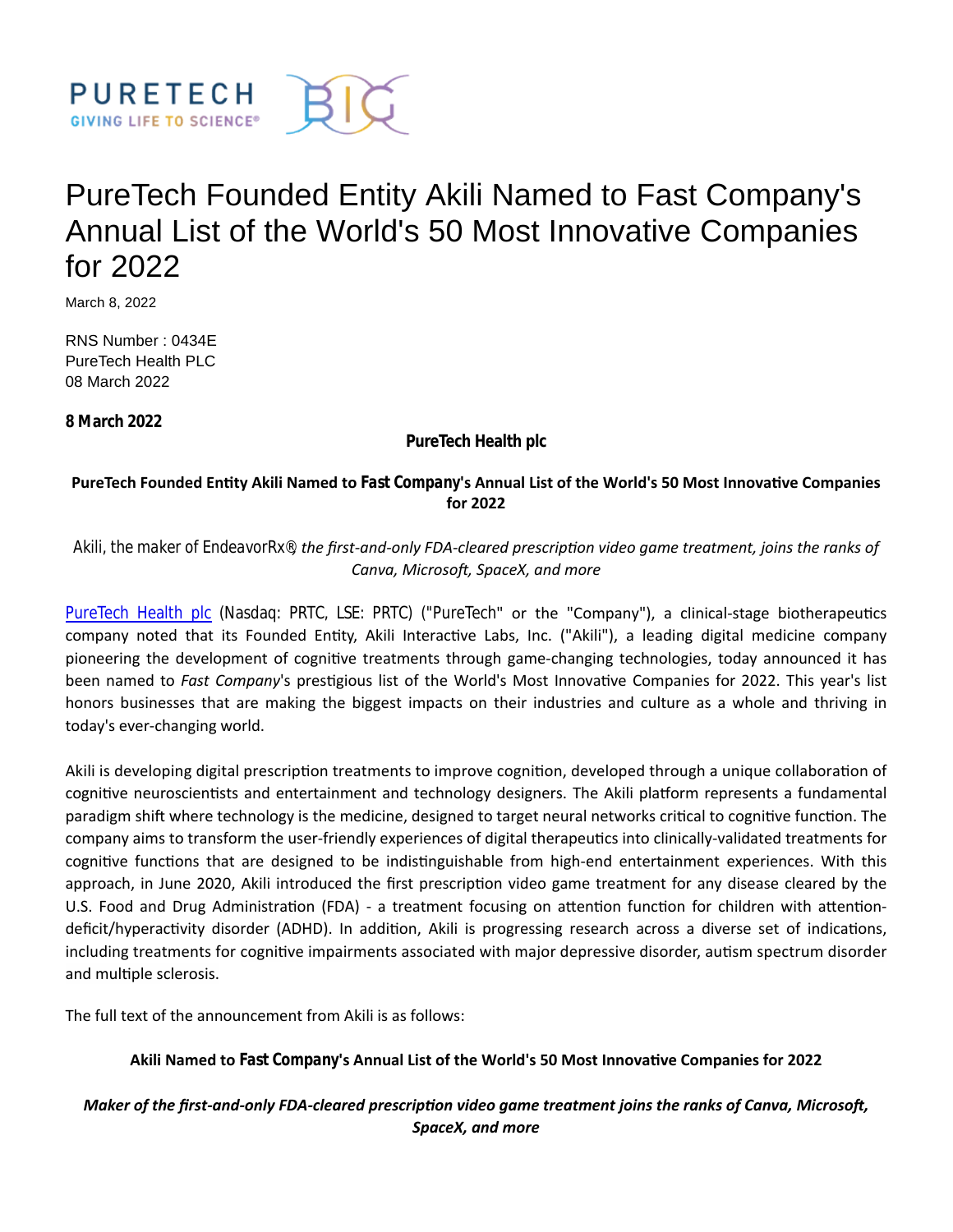BOSTON, Mass. March 8, 2022 - Akili Interactive Labs, Inc. ("Akili"), a leading digital medicine company pioneering the development of cognitive treatments through game-changing technologies, today announced it has been named to Fast Company's prestigious list of the *World's Most Innovative Companies* for 2022.

This year's list honors businesses that are making the biggest impacts on their industries and culture as a whole and thriving in today's ever-changing world. The companies included have been recognized for their contributions to some of the most inspiring accomplishments of the 21st century. To select the honorees, *Fast Company*'s editors and writers sought out the most groundbreaking businesses across the globe.

"We are honored to be recognized by *Fast Company* as one of the world's most innovative companies. Akili was founded with a vision to create treatments that are both effective and enjoyable, ushering in a new category of medicine," said Eddie Martucci, Co-Founder and Chief Executive Officer of Akili. "We're committed to continuing to challenge the status quo by leveraging innovative technology to positively impact the millions of people living with cognitive impairments, as we reimagine what medicine should feel like."

The *World's Most InnovaƟve Companies* is *Fast Company's* signature franchise and one of its most highly anƟcipated editorial efforts of the year. It provides both a snapshot and a road map for the future of innovation across the most dynamic sectors of the economy.

"The world's most innovative companies play an essential role in addressing the most pressing issues facing society, whether they're fighting climate change by spurring decarbonization efforts, ameliorating the strain on supply chains, or helping us reconnect with one another over shared passions," said *Fast Company* Deputy Editor David Lidsky.

Founded in 2011, Akili is developing digital prescription treatments to improve cognition, developed through a unique collaboration of cognitive neuroscientists and entertainment and technology designers. The Akili platform represents a fundamental paradigm shift where technology is the medicine, designed to target neural networks critical to cognitive function. The company aims to transform the user-friendly experiences of digital therapeutics into clinically-validated treatments for cognitive functions that are designed to be indistinguishable from high-end entertainment experiences. With this approach, in June 2020 Akili introduced the first prescription video game treatment for any disease cleared by the U.S. Food and Drug Administration (FDA) - a treatment focusing on attention function for children with attention-deficit/hyperactivity disorder (ADHD). In addition, Akili is progressing research across a diverse set of indications, including treatments for cognitive impairments associated with major depressive disorder, autism spectrum disorder and multiple sclerosis.

On January 26, 2022, Akili entered into a definitive agreement to become publicly traded via a merger with Social Capital Suvretta Holdings Corp. I (Nasdaq: DNAA), a special purpose acquisition company. The transaction is expected to close in mid-2022, subject to satisfaction of the closing conditions, after which Akili will be listed on the Nasdaq stock market under the new ticker symbol "AKLI."

For the second year in a row, to coincide with the issue launch, *Fast Company* will host its *Most Innovative Companies Summit* on April 26-27. The virtual, multi-day summit celebrates the Most Innovative Companies in business and provides an early look at major business trends and an inside look at what it takes to innovate in 2022. *Fast Company*'s *Most InnovaƟve Companies* issue (March/April 2022) is available online, as well as in-app form via iTunes, and on newsstands beginning March 15.

## **About Fast Company**

*Fast Company* is the only media brand fully dedicated to the vital intersection of business, innovation, and design, engaging the most influential leaders, companies, and thinkers on the future of business. Headquartered in New York City, Fast Company is published by Mansueto Ventures LLC, along with our sister publication Inc., and can be found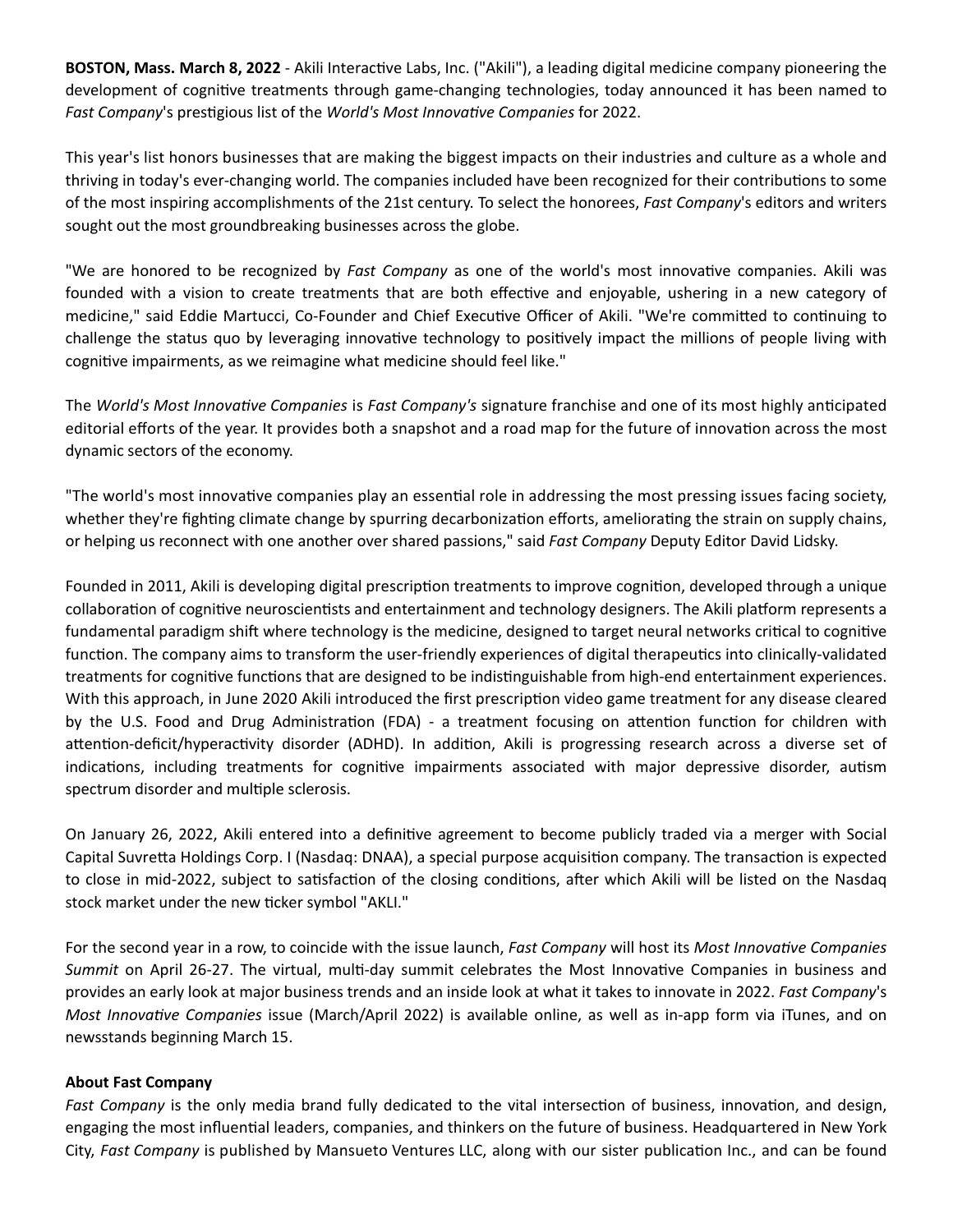#### **About Akili**

Akili is pioneering the development of cognitive treatments through game-changing technologies. Our approach of leveraging technologies designed to directly target the brain establishes a new category of medicine - medicine that is validated through clinical trials like a drug or medical device, but experienced like entertainment. Akili's platform is powered by proprietary therapeutic engines designed to target cognitive impairment at its source in the brain, informed by decades of research and validated through rigorous clinical programs. Driven by Akili's belief that effective medicine can also be fun and engaging, Akili's products are delivered through captivating action video game experiences. For more information, please visit www.akiliinteractive.com.

## **AddiƟonal InformaƟon and Where to Find It**

In connection with the proposed business combination transaction between Social Capital Suvretta Holdings Corp. I ("SCS") and Akili, SCS filed a registration statement on Form S-4 (as amended, the "Registration Statement") with the SEC on February 14, 2022, which includes a preliminary prospectus and proxy statement of SCS, referred to as a proxy statement/prospectus. The Registration Statement has not yet become effective. When available, a final proxy statement/prospectus will be sent to all SCS shareholders. SCS will also file other documents regarding the proposed transacƟon with the SEC. SHAREHOLDERS OF SCS ARE ADVISED TO READ THE REGISTRATION STATEMENT, THE PROXY STATEMENT/PROSPECTUS AND ALL OTHER RELEVANT DOCUMENTS FILED OR THAT WILL BE FILED WITH THE SEC IN CONNECTION WITH THE PROPOSED TRANSACTION AS THEY BECOME AVAILABLE BECAUSE THEY WILL CONTAIN IMPORTANT INFORMATION. Shareholders will be able to obtain free copies of the Registration Statement, the proxy statement/prospectus and all other relevant documents filed or that will be filed with the SEC by SCS (when available) through the website maintained by the SEC at http://www.sec.gov.

The documents filed by SCS with the SEC also may be obtained free of charge at SCS's website at https://socialcapitalsuvrettaholdings.com/dnaa or upon written request to 2850 W. Horizon Ridge Parkway, Suite 200, Henderson, NV 89052.

## **Participants in the Solicitation**

SCS and Akili and their respective directors and executive officers may be deemed to be participants in the solicitation of proxies from SCS's shareholders in connection with the proposed transaction. A list of the names of such directors and executive officers and information regarding their interests in the proposed transaction between Akili and SCS are contained in the proxy statement/prospectus. You may obtain free copies of these documents as described in the preceding paragraph.

## **No Offer or Solicitation**

This communication shall not constitute a solicitation of a proxy, consent or authorization with respect to any securities or in respect of the proposed transaction. This communication shall not constitute an offer to sell or the solicitation of an offer to buy any securities, nor shall there be any sale of securities in any states or jurisdictions in which such offer, solicitation or sale would be unlawful prior to registration or qualification under the securities laws of such state or jurisdiction. No offering of securities shall be made except by means of a prospectus meeting the requirements of Section 10 of the Securities Act or an exemption therefrom. This press release may be deemed to be solicitation material in respect of the proposed transactions contemplated by the proposed business combination between Akili and SCS.

#### **Forward-Looking Statements**

This communication may contain certain forward-looking statements within the meaning of the federal securities laws with respect to the proposed transaction between Akili and SCS. These forward-looking statements generally are identified by the words "believe," "project," "expect," "anticipate," "estimate," "intend," "strategy," "future,"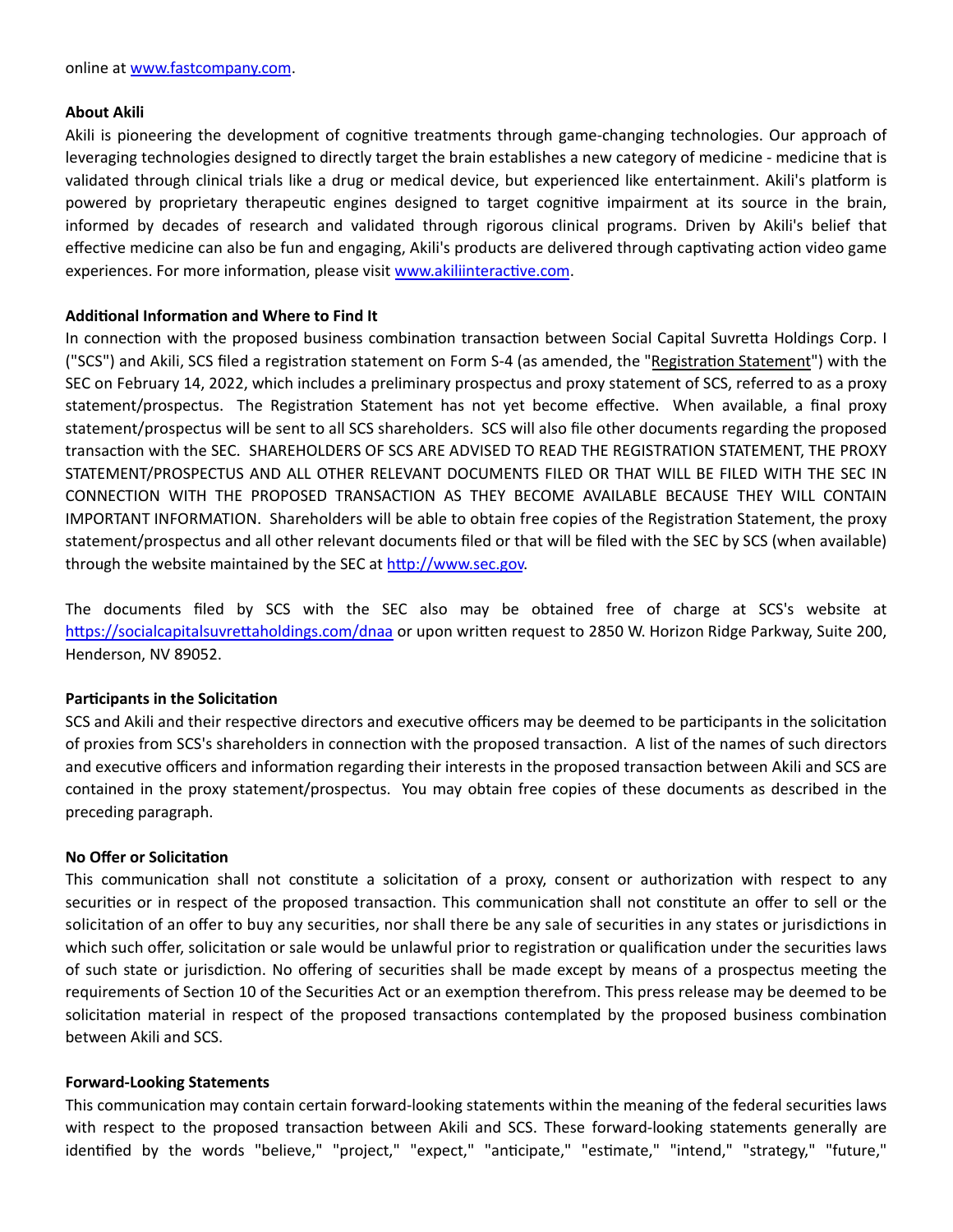"opportunity," "plan," "may," "should," "will," "would," "will be," "will continue," "will likely result," and similar expressions. Forward-looking statements are predictions, projections and other statements about future events that are based on current expectations and assumptions and, as a result, are subject to risks and uncertainties. Many factors could cause actual future events to differ materially from the forward-looking statements in this communication, including but not limited to: (i) the risk that the proposed transaction may not be completed in a timely manner or at all, which may adversely affect the price of SCS's securities, (ii) the risk that the proposed transaction may not be completed by SCS's business combination deadline and the potential failure to obtain an extension of the business combination deadline if sought by SCS, (iii) the failure to satisfy the conditions to the consummation of the proposed transaction, including the adoption of the Merger Agreement by the shareholders of SCS and the satisfaction of the minimum cash condition, (iv) the lack of a third party valuation in determining whether or not to pursue the proposed transaction,  $(v)$  the inability to complete the PIPE Investment,  $(vi)$  the occurrence of any event, change or other circumstance that could give rise to the termination of the Merger Agreement, (vii) the effect of the announcement or pendency of the transaction on Akili's business relationships, operating results, and business generally, (viii) risks that the proposed transaction disrupts current plans and operations of Akili or diverts management's attention from Akili's ongoing business operations and potential difficulties in Akili employee retention as a result of the announcement and consummation of the proposed transaction, (ix) the outcome of any legal proceedings that may be instituted against Akili or against SCS related to the Merger Agreement or the proposed transaction, (x) the ability to maintain the listing of SCS's securities on a national securities exchange, (xi) the price of SCS's securities may be volatile due to a variety of factors, including changes in the competitive and highly regulated industries in which SCS plans to operate or Akili operates, variations in operating performance across competitors, changes in laws and regulations affecting SCS's or Akili's business, and changes in the combined capital structure, (xii) the ability to implement business plans, forecasts, and other expectations after the completion of the proposed transaction, and identify and realize additional opportunities, (xiii) the ability of Akili to successfully commercialize EndeavorRx<sup>®</sup> and continue to advance its clinical development pipeline, (xiv) the ability to recognize the anticipated benefits of the proposed transaction, which may be affected by, among other things, competition, the ability of the combined company to grow and manage growth profitably, maintain relationships with customers and suppliers and retain its management and key employees, (xv) the evolution of the markets in which Akili competes, (xvi) the ability of Akili to defend its intellectual property and satisfy regulatory requirements, (xvii) the costs related to the proposed transaction, (xviii) the impact of the COVID-19 pandemic on Akili's business, (xix) Akili's expectations regarding its market opportunities and (xx) the risk of downturns and a changing regulatory landscape in the highly competitive industry in which Akili operates. The foregoing list of factors is not exhaustive. You should carefully consider the foregoing factors and the other risks and uncertainties described in the "Risk Factors" section of SCS's registration on Form S-1 (File Nos. 333-256723 and 333-257543), SCS's quarterly report on Form 10-Q for the quarter ended September 30, 2021 filed with the SEC on November 15, 2021, the Registration Statement on Form S-4, including those under "Risk Factors" therein, and other documents filed by SCS from time to time with the SEC. These filings identify and address other important risks and uncertainties that could cause actual events and results to differ materially from those contained in the forward-looking statements. Forward-looking statements speak only as of the date they are made. Readers are cautioned not to put undue reliance on forward-looking statements, and Akili and SCS assume no obligation and do not intend to update or revise these forward-looking statements, whether as a result of new information, future events, or otherwise. Neither Akili nor SCS gives any assurance that either Akili or SCS, or the combined company, will achieve its expectations.

#### **About PureTech Health**

PureTech is a clinical-stage biotherapeutics company dedicated to discovering, developing and commercializing highly differentiated medicines for devastating diseases, including inflammatory, fibrotic and immunological conditions, intractable cancers, lymphatic and gastrointestinal diseases and neurological and neuropsychological disorders, among others. The Company has created a broad and deep pipeline through the expertise of its experienced research and development team and its extensive network of scientists, clinicians and industry leaders. This pipeline, which is being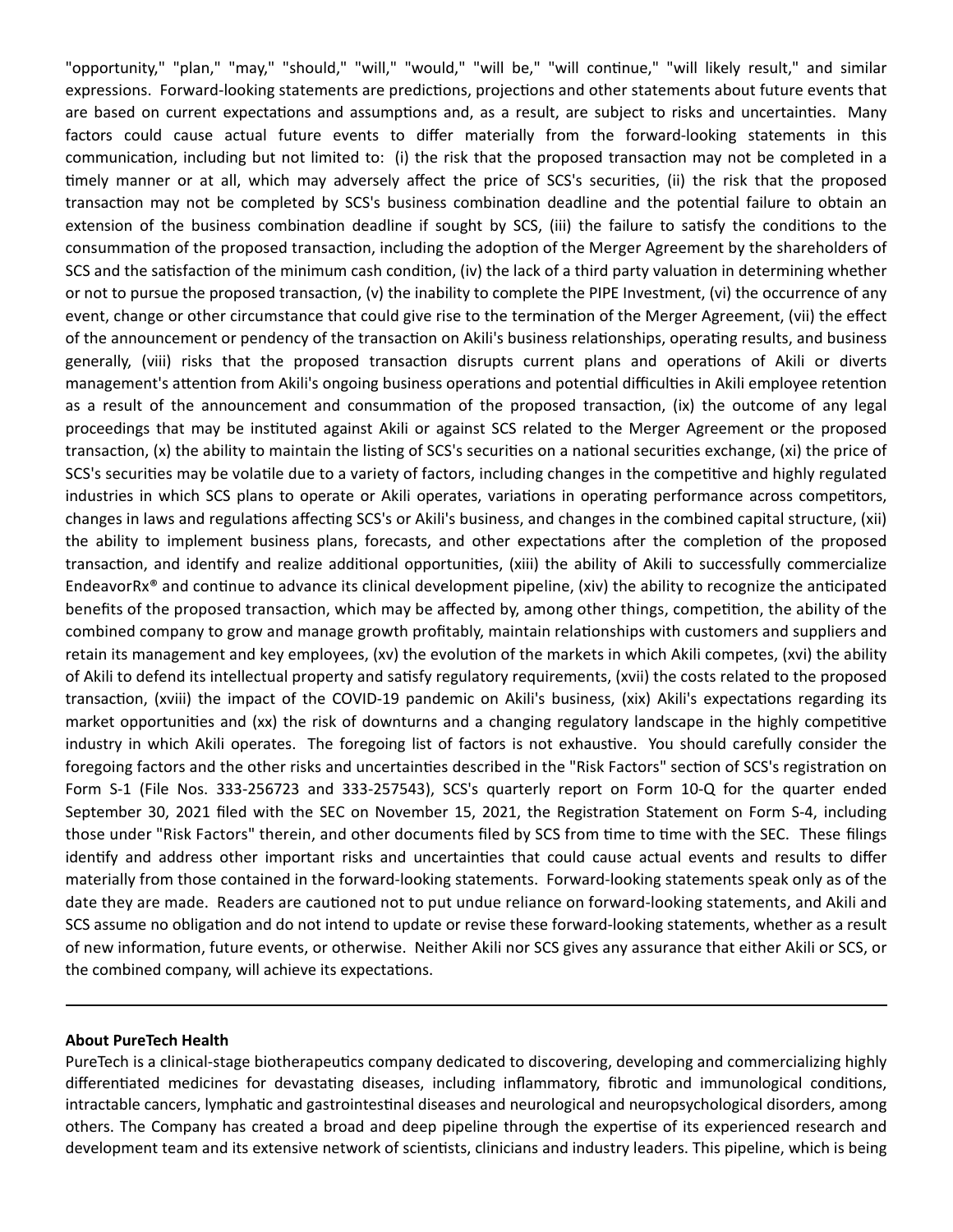advanced both internally and through PureTech's Founded Entities, is comprised of 25 therapeutics and therapeutic candidates, including two that have received both U.S. FDA clearance and European marketing authorization, as of the date of PureTech's most recently filed Half Year Report and corresponding Form 6-K. All of the underlying programs and platforms that resulted in this pipeline of therapeutic candidates were initially identified or discovered and then advanced by the PureTech team through key validation points based on the Company's unique insights into the biology of the brain, immune and gut, or BIG, systems and the interface between those systems, referred to as the BIG Axis.

For more information, visit [www.puretechhealth.com o](http://www.puretechhealth.com/)r connect with us on Twitter @puretechh.

#### **Cautionary Note Regarding Forward-Looking Statements**

This press release contains statements that are or may be forward-looking statements within the meaning of the Private Securities Litigation Reform Act of 1995. All statements contained in this press release that do not relate to matters of historical fact should be considered forward-looking statements, including without limitation those statements that relate to expectations around EndeavorRx, the proposed business combination agreement between Akili and Social Capital Suvretta Holdings Corp. I (Nasdaq: DNAA) or matters related thereto, the competitive environment in which Akili operates, and Akili and PureTech's future prospects, development plans, and strategies. The forward-looking statements are based on current expectations and are subject to known and unknown risks, uncertainties and other important factors that could cause actual results, performance and achievements to differ materially from current expectations, including, but not limited to, those risks, uncertainties and other important factors described under the caption "Risk Factors" in our Annual Report on Form 20-F for the year ended December 31, 2020 filed with the SEC and in our other regulatory filings. These forward-looking statements are based on assumptions regarding the present and future business strategies of the Company and the environment in which it will operate in the future. Each forward-looking statement speaks only as at the date of this press release. Except as required by law and regulatory requirements, we disclaim any obligation to update or revise these forward-looking statements, whether as a result of new information, future events or otherwise.

**Contact: PureTech** Public Relations [publicrelaƟons@puretechhealth.com](mailto:publicrelations@puretechhealth.com) Investor Relations [IR@puretechhealth.com](mailto:IR@puretechhealth.com)

**EU Media** Ben Atwell, Rob Winder +44 (0) 20 3727 1000 ben.atwell@FTIconsulting.com

**U.S. Media** Nichole Sarkis +1 774 278 8273 nichole@tenbridgecommunications.com

This information is provided by Reach, the non-regulatory press release distribution service of RNS, part of the London Stock Exchange. Terms and conditions relating to the use and distribution of this information may apply. For further